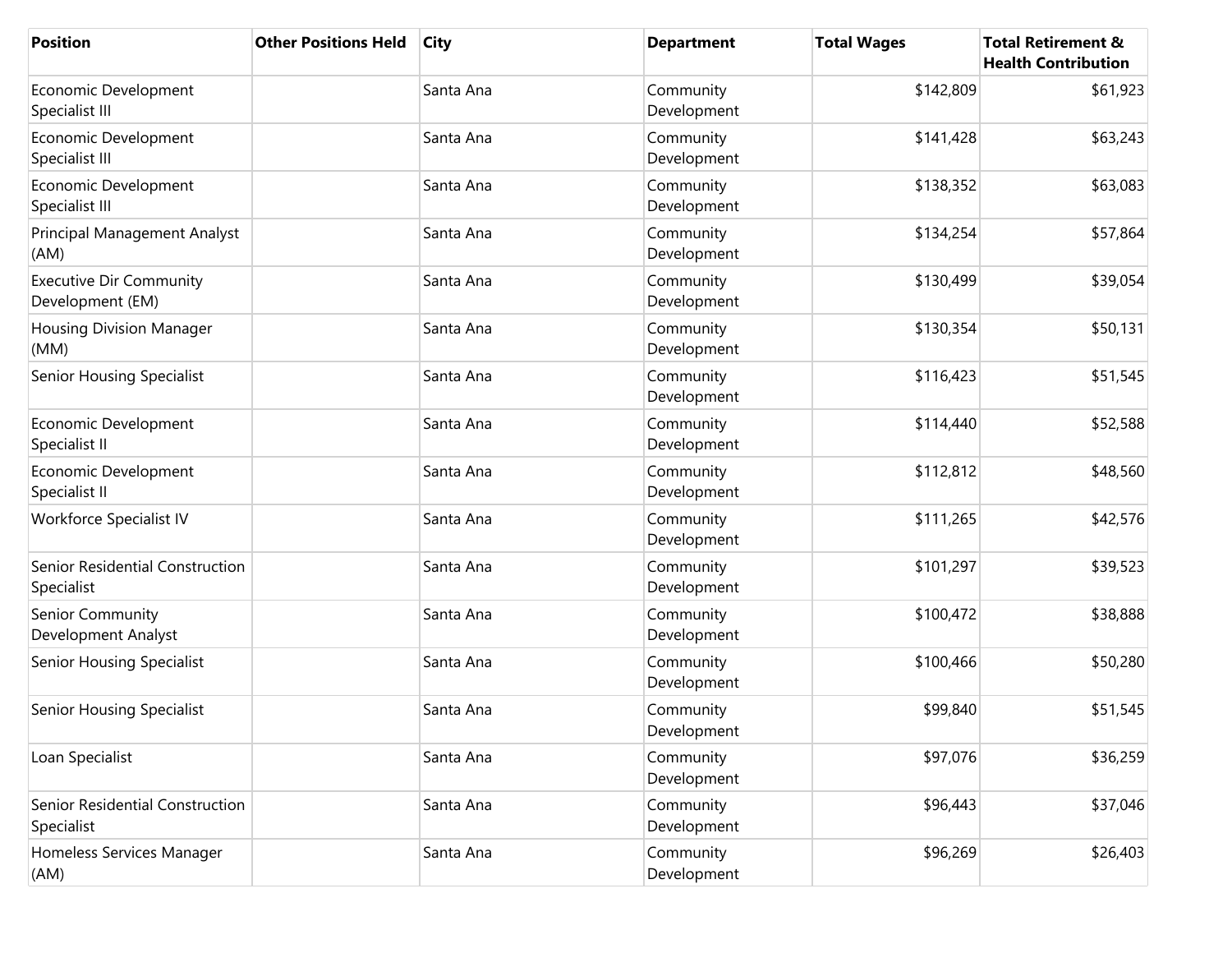| <b>Housing Specialist II</b>            | Santa Ana | Community<br>Development | \$85,781 | \$32,691 |
|-----------------------------------------|-----------|--------------------------|----------|----------|
| Workforce Specialist III                | Santa Ana | Community<br>Development | \$85,609 | \$47,219 |
| <b>Community Development</b><br>Analyst | Santa Ana | Community<br>Development | \$84,678 | \$40,810 |
| Housing Specialist II                   | Santa Ana | Community<br>Development | \$84,543 | \$32,585 |
| Workforce Specialist II                 | Santa Ana | Community<br>Development | \$82,064 | \$23,859 |
| Workforce Specialist II                 | Santa Ana | Community<br>Development | \$81,557 | \$39,244 |
| Housing Specialist II                   | Santa Ana | Community<br>Development | \$79,620 | \$45,828 |
| Workforce Specialist II                 | Santa Ana | Community<br>Development | \$79,490 | \$41,347 |
| Housing Specialist II                   | Santa Ana | Community<br>Development | \$79,424 | \$44,665 |
| Workforce Specialist II                 | Santa Ana | Community<br>Development | \$79,076 | \$40,128 |
| Management Analyst (UC)                 | Santa Ana | Community<br>Development | \$78,230 | \$16,348 |
| Workforce Specialist II                 | Santa Ana | Community<br>Development | \$77,913 | \$40,623 |
| Workforce Specialist II                 | Santa Ana | Community<br>Development | \$77,858 | \$45,339 |
| Workforce Specialist II                 | Santa Ana | Community<br>Development | \$77,858 | \$39,658 |
| Workforce Specialist II                 | Santa Ana | Community<br>Development | \$77,858 | \$45,339 |
| Workforce Specialist II                 | Santa Ana | Community<br>Development | \$76,648 | \$40,085 |
| Housing Specialist II                   | Santa Ana | Community<br>Development | \$75,753 | \$44,702 |
| Senior Accounting Assistant             | Santa Ana | Community<br>Development | \$74,412 | \$43,239 |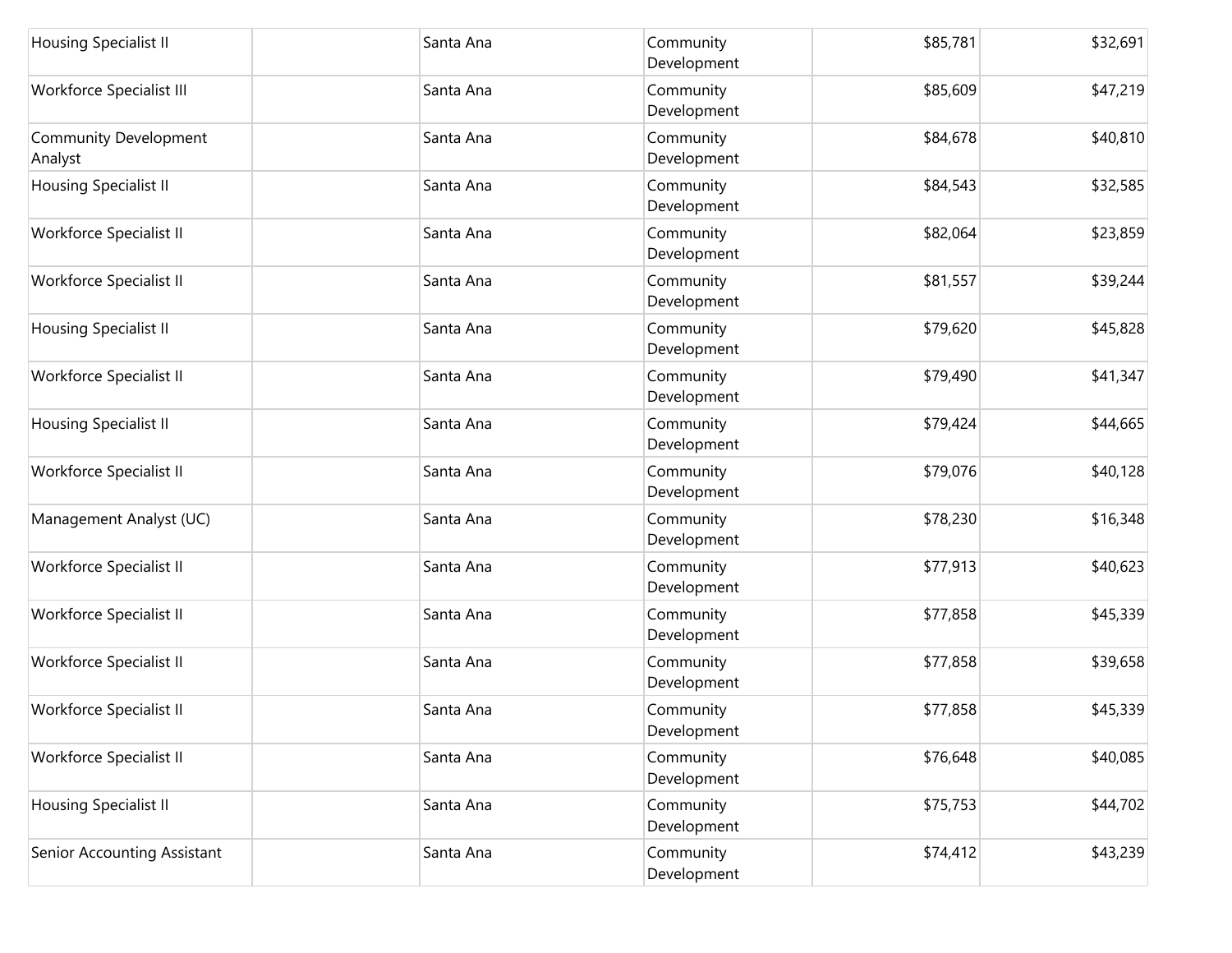| Arts & Culture Specialist                                   | Santa Ana | Community<br>Development | \$72,884 | \$32,523 |
|-------------------------------------------------------------|-----------|--------------------------|----------|----------|
| Parking Control Officer                                     | Santa Ana | Community<br>Development | \$71,275 | \$37,348 |
| <b>Community Development</b><br><b>Commission Secretary</b> | Santa Ana | Community<br>Development | \$69,925 | \$37,876 |
| Parking Control Officer                                     | Santa Ana | Community<br>Development | \$66,408 | \$37,617 |
| Senior Office Assistant                                     | Santa Ana | Community<br>Development | \$64,212 | \$28,040 |
| Senior Office Assistant                                     | Santa Ana | Community<br>Development | \$63,929 | \$31,229 |
| Senior Office Assistant                                     | Santa Ana | Community<br>Development | \$61,742 | \$35,137 |
| <b>Housing Specialist II</b>                                | Santa Ana | Community<br>Development | \$58,395 | \$22,199 |
| <b>Workforce Specialist I</b>                               | Santa Ana | Community<br>Development | \$50,290 | \$31,735 |
| Neighborhood Improvement<br>Projects Specialist             | Santa Ana | Community<br>Development | \$46,087 | \$19,269 |
| Parking Control Officer                                     | Santa Ana | Community<br>Development | \$38,791 | \$25,764 |
| <b>Executive Dir Community</b><br>Development (EM)          | Santa Ana | Community<br>Development | \$36,750 | \$0      |
| Housing Specialist II                                       | Santa Ana | Community<br>Development | \$33,314 | \$7,534  |
| Administrative Aide                                         | Santa Ana | Community<br>Development | \$32,649 | \$7,208  |
| Administrative Aide                                         | Santa Ana | Community<br>Development | \$30,230 | \$1,134  |
| Downtown Development<br>Liaison                             | Santa Ana | Community<br>Development | \$24,065 | \$0      |
| Senior Office Assistant                                     | Santa Ana | Community<br>Development | \$14,565 | \$3,003  |
| Senior Clerical Aide                                        | Santa Ana | Community<br>Development | \$13,652 | \$512    |